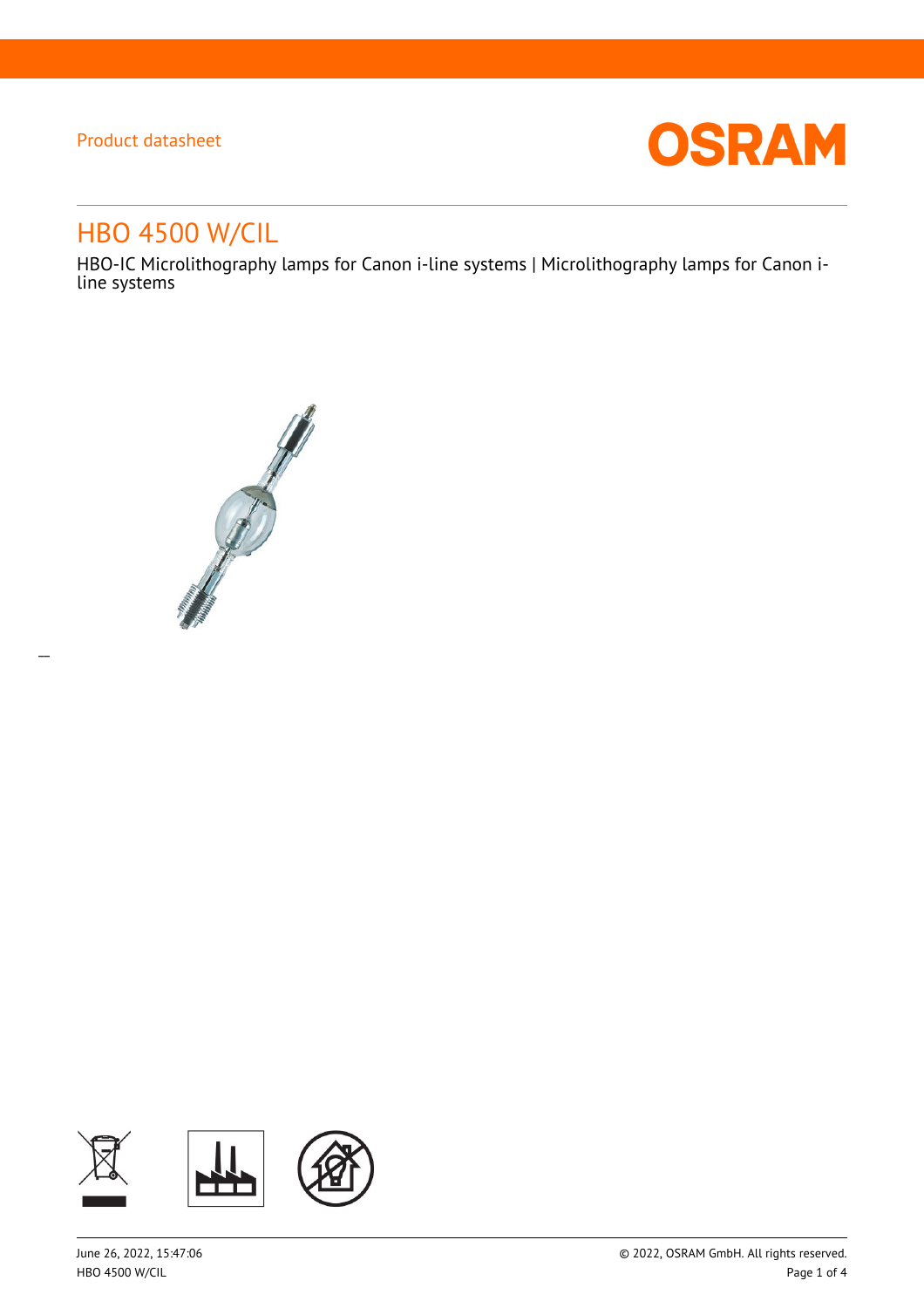#### Technical data

### **Electrical data**

| <b>Nominal current</b> | 147.50 A  |
|------------------------|-----------|
| Nominal voltage        | 30 V      |
| Type of current        | DC        |
| Rated wattage          | 4500.00 W |
| Nominal wattage        | 4500.00 W |

### **Dimensions & weight**



| <b>Diameter</b>                             | 85.0 mm                   |
|---------------------------------------------|---------------------------|
| Length                                      | 354.0 mm                  |
| Length with base excl. base pins/connection | 330.00 mm                 |
| Light center length (LCL)                   | $157.75$ mm <sup>1)</sup> |
| Electrode gap cold                          | 7.0 mm                    |

1) Distance from end of base to tip of anode or cathode (cold)

### **Additional product data**

| Base anode (standard designation)   | SFaX46-36/50 <sup>1</sup>                                                                                                                                                                      |  |  |
|-------------------------------------|------------------------------------------------------------------------------------------------------------------------------------------------------------------------------------------------|--|--|
| Base cathode (standard designation) | SFa36-16/50                                                                                                                                                                                    |  |  |
| <b>Product remark</b>               | Lamp contains overpressure even in cold status -<br>additional safety regulations, supplied with the lamps,<br>have to be fulfilled. Please read Technical bulletin<br>DO-SEM TB 004 carefully |  |  |

1) With cable connection (M 8)

### **Capabilities**

| Cooling                 | Forced $\frac{1}{2}$ |
|-------------------------|----------------------|
| <b>Burning position</b> | Other $\frac{2}{3}$  |

 $^{1)}$  Maximum permissible base temperature: 200 °C / Base cooling

2) Anode on top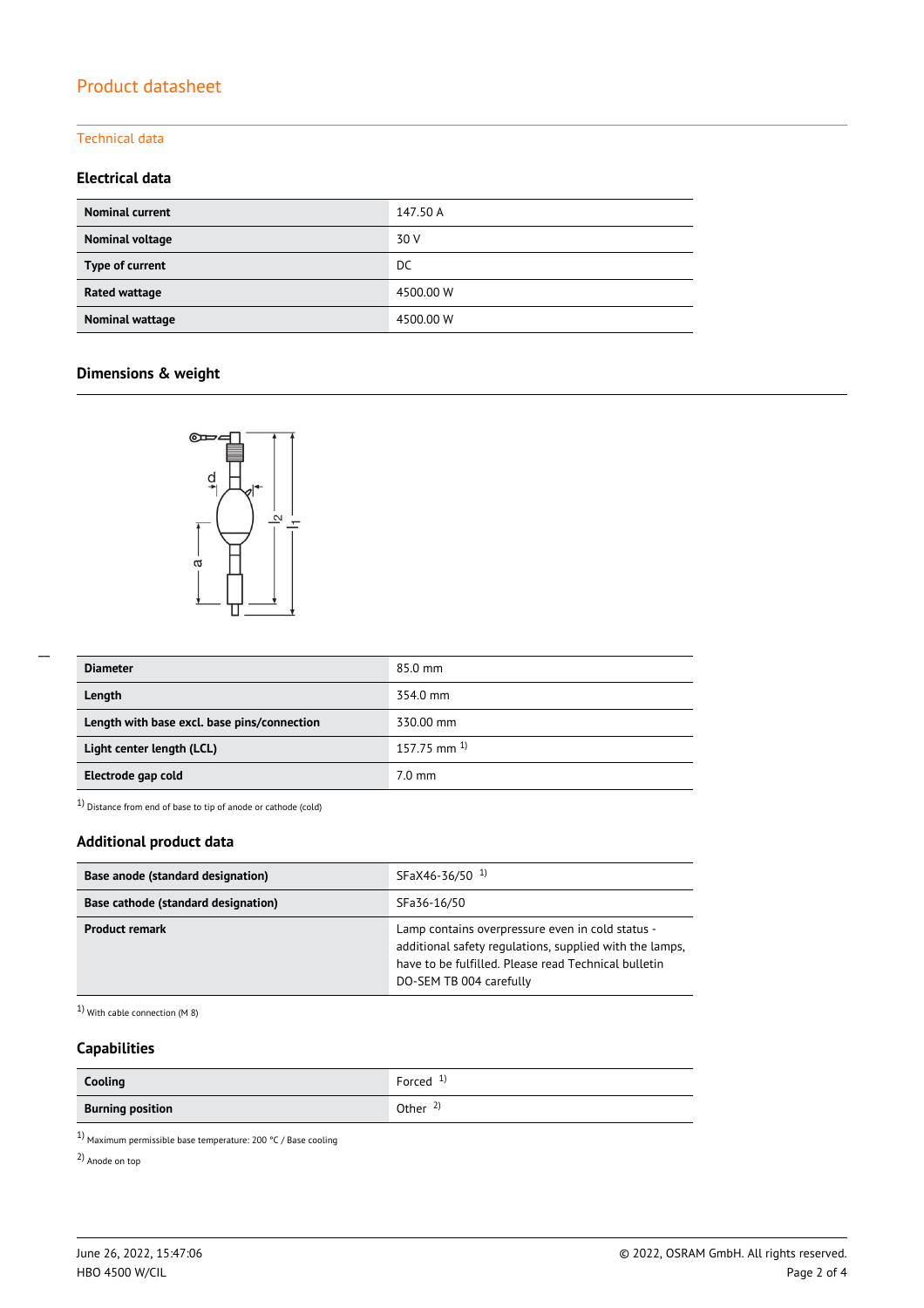#### **Environmental information**

### **Information according Art. 33 of EU Regulation (EC) 1907/2006 (REACh)**

| <b>Date of Declaration</b>        | 04-03-2022                                                                                            |  |  |
|-----------------------------------|-------------------------------------------------------------------------------------------------------|--|--|
| <b>Primary Article Identifier</b> | 4008321387455                                                                                         |  |  |
| Candidate List Substance 1        | Lead                                                                                                  |  |  |
| CAS No. of substance 1            | 7439-92-1                                                                                             |  |  |
| <b>Safe Use Instruction</b>       | The identification of the Candidate List substance is<br>sufficient to allow safe use of the article. |  |  |
| Declaration No. in SCIP database  | 628eb817-c420-4811-85b9-6af88badc991                                                                  |  |  |